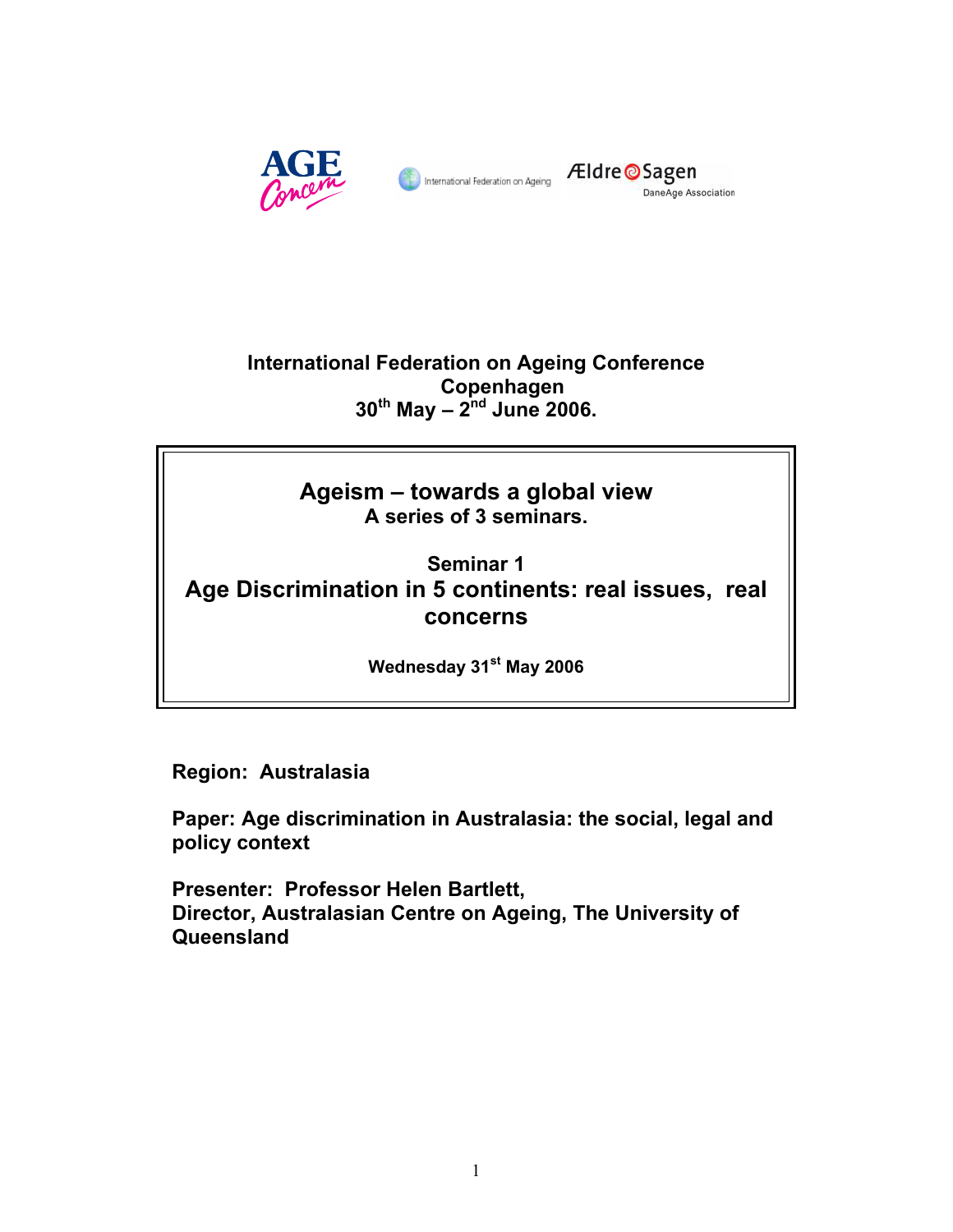# **Introduction**

Population ageing in Western countries such as Australia and New Zealand has increased policy attention to the question of age discrimination and resulted in national strategies that highlight the need to change old stereotypes and attitudes towards ageing. The problems of age discrimination and its negative consequences to the economy and society demand urgent action as the proportion of the population aged 65 and over in Australia is estimated to increase from its current level of 13% to 18% in 2021 and 26% by 2051 (Australian Bureau of Statistics, 2005). These trends are mirrored in New Zealand. A notable response by the Australian Government in 2001 has been the introduction of the National Strategy for an Ageing Australia which has as an underlying principle that "All Australians, regardless of age, should have access to appropriate employment, training, learning, housing, transport, cultural and recreational opportunities and care services that are appropriate to their diverse needs, to enable them to optimise their quality of life over their entire lifespan." (Commonwealth Department of Health and Ageing, 2001). The Strategy identifies the need to remove artificial and real barriers to older people's participation in society, and particularly recognises the importance of older workers to the workforce in the future. A shift in thinking is advocated involving age friendly infrastructure development for all members of society.

This is reiterated in the visionary paper on healthy ageing in Australia (PMSEIC, 2004) which identified the need for an age-friendly Australia on a number of levels, including social, workplace, and built environment. Also in 2001, the New Zealand government introduced its 'Positive Ageing Strategy' (Dalziel, 2001). The central thrust is 'active ageing', which introduces policies designed to support people as they grow older to lead productive lives, both economically and socially. Importance is attached to flexibility of choice as regards retirement, life-long learning and effective health and long-term care.

While progress has been made in understanding age discrimination and how it is experienced, it remains a complex issue and one that is resistant to change despite policy intentions. This paper examines the social, policy and legal context of age discrimination in Australia and New Zealand, drawing on the latest evidence, identifying areas of progress and considering challenges for the future. Although age discrimination is a common event which is experienced by many people (Bennington, 2001) and at any age (Steinberg et al., 1998), this paper focuses on age discrimination as it is experienced in later life.

### **What is age discrimination and how is it understood in civil society?**

Age discrimination is said to occur "where an opportunity is denied to a person solely because of his or her chronological age and age is irrelevant to the person's ability to take advantage of that opportunity" (Australia: Human Rights and Equal Opportunity Commission, 2000, p. 11). The gerontological literature suggests that age discrimination is related to ageism which defines and understands older people in "an oversimplified, generalised way" (Minichiello et al., 2000, p. 253). This leads to widespread negative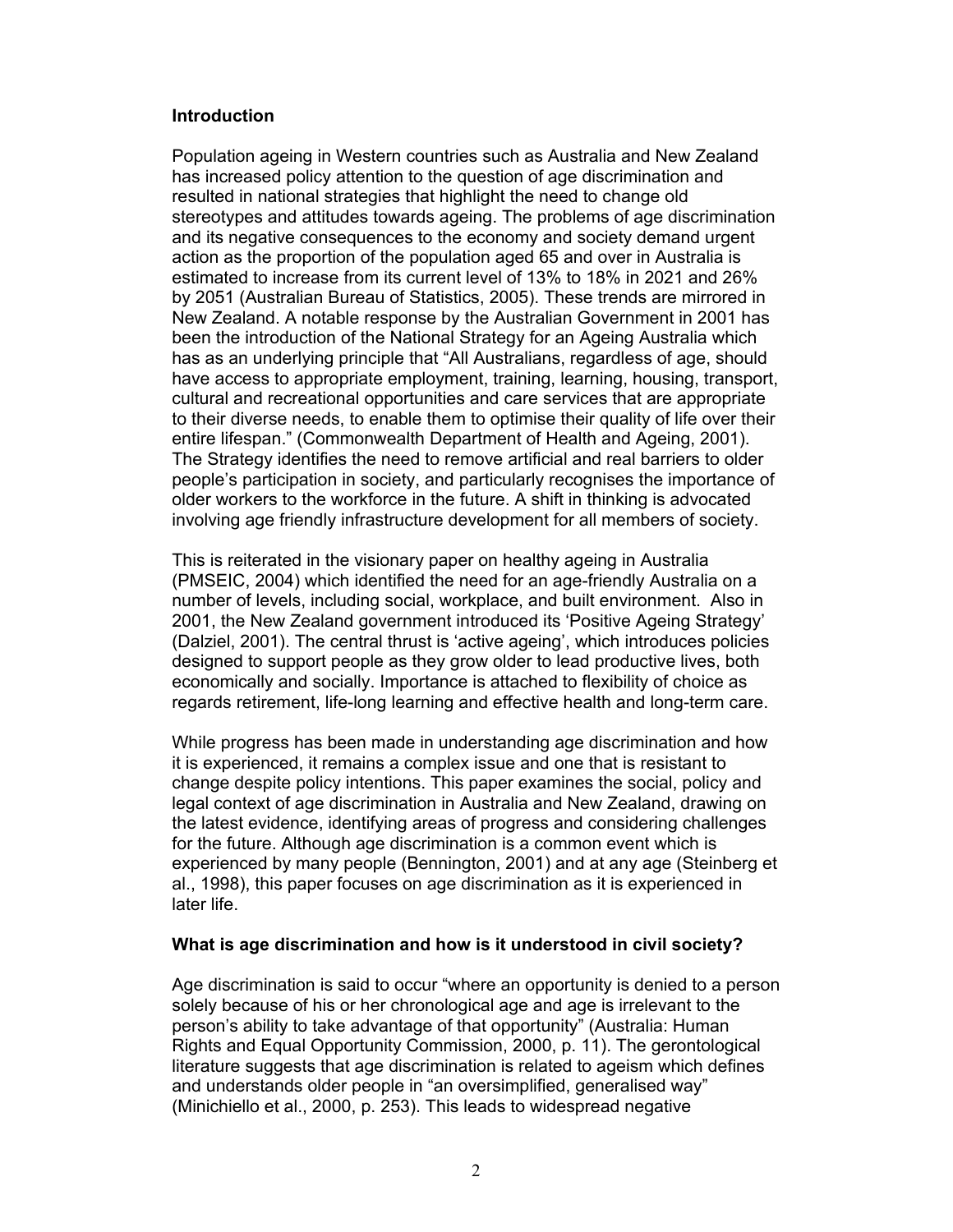stereotypes about ageing that are evident throughout society including advertising and marketing, the workplace and even health services. The damaging consequences of all forms of discrimination for older adults are increasingly recognised as they lead to both under-utilisation of their contributions and exclusion from community activities.

While the concept of ageism has been recognised in the literature for over 30 years, older people's understanding and experience of ageing has received less attention. In an Australian study of older people's perceptions of ageism, qualitative interviews with 18 people aged between 65 and 89 revealed that ageism is not necessarily understood or used as a term by this group (Minichiello et al., 2000). Examples of negative treatment could be identified, such as low income, poor access to the physical environment and compulsory retirement. However, such issues may not be classified as discrimination based on age. Explanations of these findings are related to the possibility that older people do not view themselves as old and therefore do not develop an awareness of being treated as old. Therefore, the level of awareness of age discrimination is possibly low and when experienced, is accepted with resignation and powerlessness.

Studies of the attitudes and beliefs of young people provide further understanding about how age discrimination is constructed in society. Stereotypical responses by younger people to older people's speech are common (Giles et al., 1992) as is patronising verbal and non-verbal communication towards older carers (Ryan et al, 1995). Interestingly, factors such as geographic location may also have an impact on these attitudes. A survey of 136 Australian students revealed significantly more negative views of ageing in rural-reared students than in urban-reared students and this was unrelated to contact with older people (Gattuso and Saw, 1998). Although this study used the Reactions to Ageing Questionnaire, which measures expectations about ageing rather than attitudes towards older people, these concepts are strongly related, and this research provides an interesting reflection of the attitudes to old age prevalent in rural areas. It is important, however, to understand that negative attitudes towards ageing are not confined to young people. An Australian survey revealed that older people are generally viewed with less respect than they deserve (Worthington Di Marzio, 1999) and that even among health professionals, negative attitudes towards older people persist (Gething et al., 2002).

Although age stereotypes can also be positive, such as 'sageism' or the notion of 'keeping watch', or caring for and protecting older people (Minichiello et al., 2000), it is the negative consequences of stereotyping that lead to discrimination and therefore receive greater attention in this paper.

### **How is age discrimination experienced?**

While age discrimination is known to be experienced in many areas of society, age discrimination in the workforce has become a major area of research and policy focus, particularly in response to recent legislation. With changes in legislation, recruitment on the basis of age has become more subtle and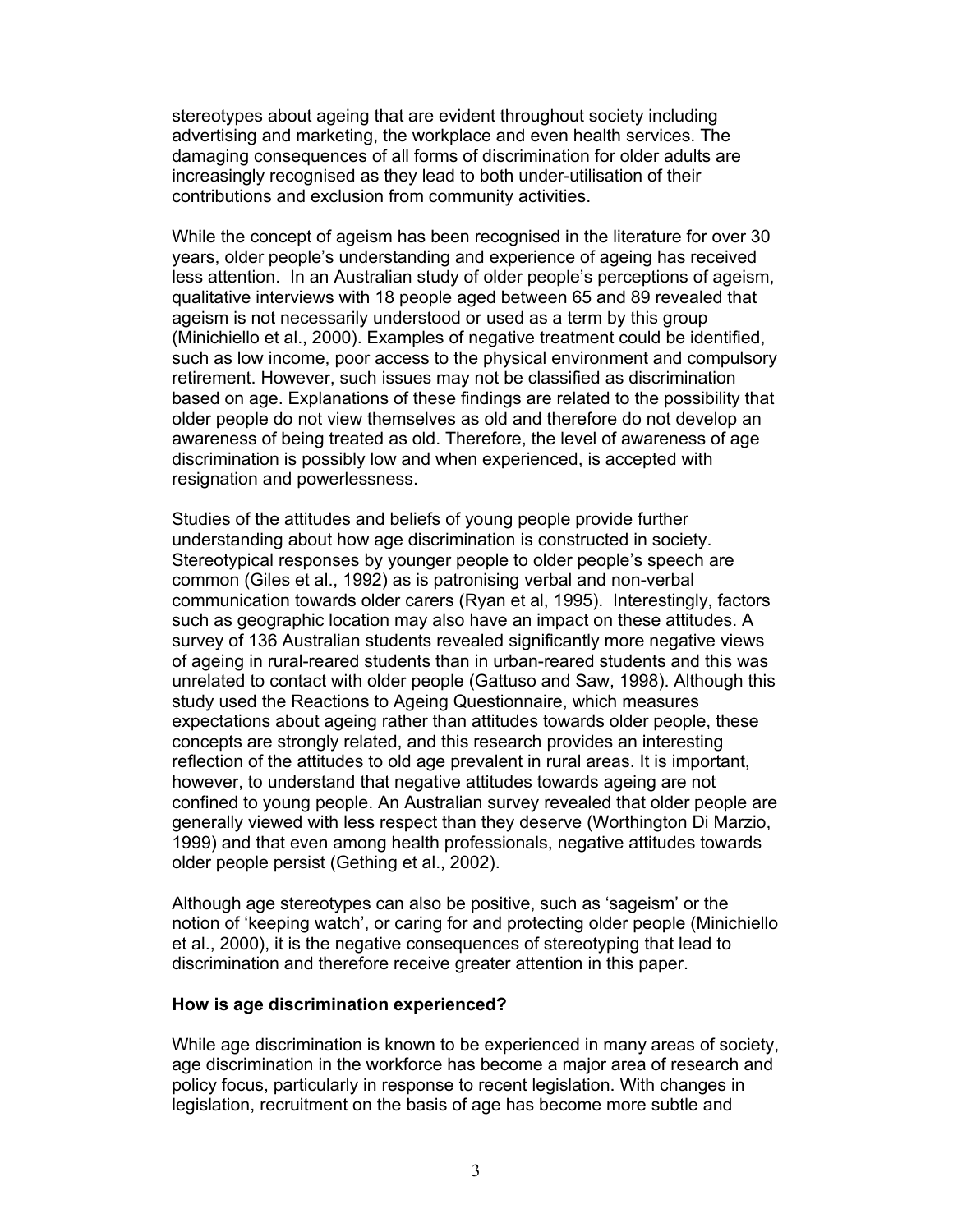covert, making it difficult to study effectively. Thus, many reports of discrimination are anecdotal and research findings are contradictory. However, four studies conducted in Australia (Bennington, 2001) indicate that age is a key factor influencing recruitment decisions. An analysis of the language used in job advertisements for secretarial positions revealed that 44.4% appeared to be directed at candidates in their early 20s, with 29.2% aimed at the late 30s group, and only 5.9% seemingly open to all groups. The use of the word 'young', not as an applicant descriptor but in terms like "thrive in a dynamic young team" or "young environment" indicated a preference for a younger applicant. Thus, although a desire for younger applicants was not blatant, the connotations were clear and the use of such covert methods may cause applicants to select themselves out even before applying (Bennington, 2001).

Research that has used trained actors to enquire about advertised positions has revealed ageist attitudes. The actors were chosen on that basis that their voices were rated as sounding within one or two years of one of three ages (23, 37 or 51 years). They were presented as applicants exceeding requirements by 10% and with a stable work history. It was found that recruiters asked the age of the applicant in 18% of cases and said that the employer wanted a certain age range in 27% of cases (of these, 24% wanted younger candidates and 18% said they wanted older). Only two consultants considered candidates over 37 years of age suitable (Bennington, 2001).

Another study of employers and actual job seekers has also revealed that employers asked about age in approximately 32% of cases, even though this was illegal, and their responses indicated a focus on age in a number of questions about candidates for positions (Bennington, 2001). People aged over 50 and under 21 years of age were given the worst ratings by employers, although some employers said discrimination was unlawful and that skills and experience were more important. Some 44% of recent job seekers remembered being asked their age in interviews, although only 12% believed age worked against them in selection. Bennington (2001) argued that acceptance by applicants of questions about age as 'part of life' represented collusion in that discrimination.

Similar findings about age discrimination in employment have been found in New Zealand, where a large number of job applications asking unlawful agerelated questions and age-related information were used in decisions about recruitment (e.g. Wood et al., 2004). Some methods of obtaining this information, similar to the Australian findings, are indirect but nonetheless provide an easy means of calculating age, for example, years of school attendance.

Examples of experiences reported by job seekers over age 45 in a recent Australian study (Encel & Studencki, 2004) included "being asked my age by an employer, and when answering honestly having him laugh like a jackass down the phone" (p. 35), "being misdirected repeatedly by employment agencies" (p. 36), and "knowing that I had more skills and experience than the person interviewing me" (p. 36).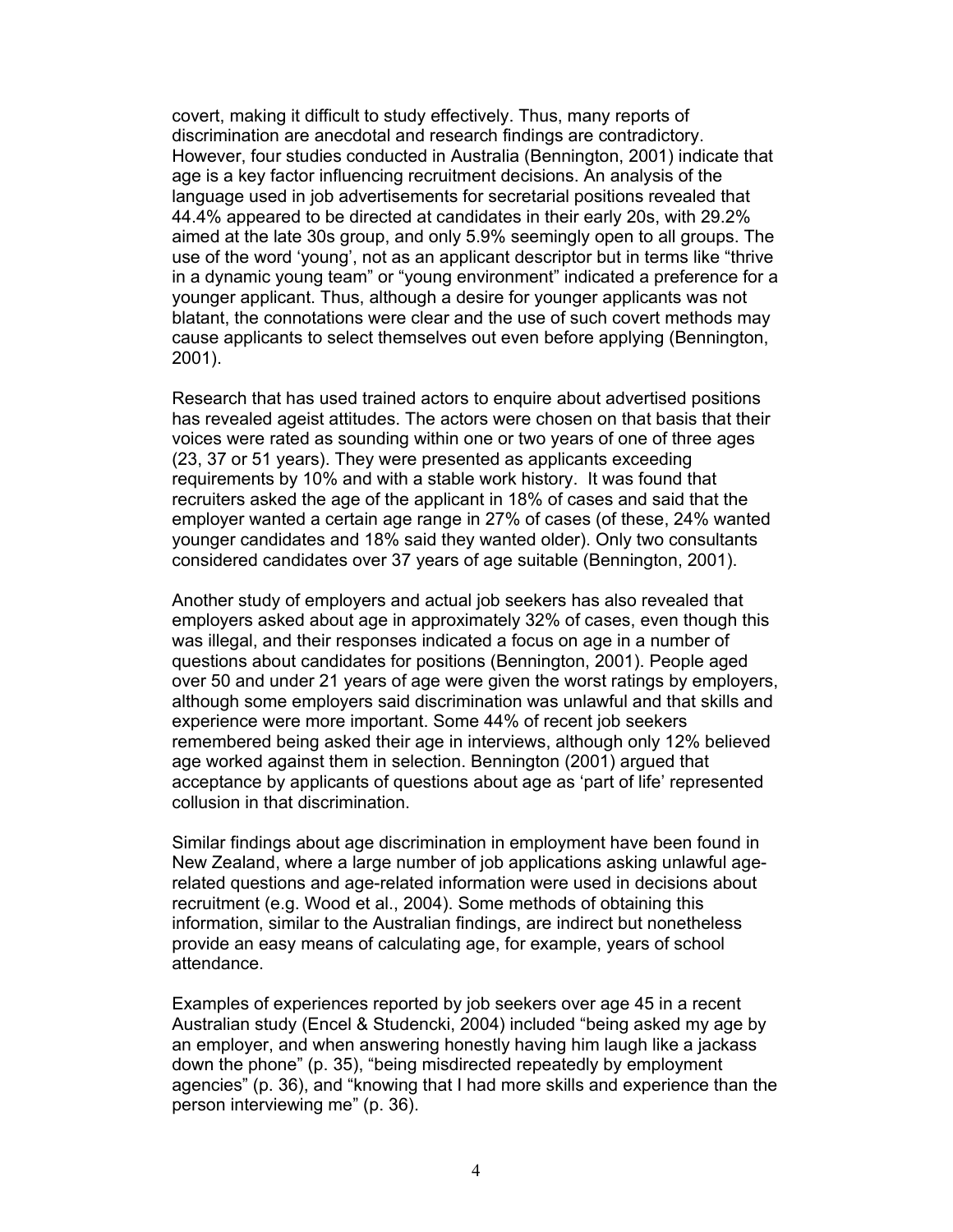Not only are older workers less likely to be preferred for a position, but they are also more likely to be retrenched (Drake Management Consulting, 1999, cited in Patterson, 2004). Promotion is another area in which some employers consider advancement of older workers to be a 'waste of time' (Australia: Human Rights and Equal Opportunity Commission, 1999). Although mature age people have a lower unemployment rate, they tend when unemployed to be unemployed longer and find it more difficult to find employment than younger people (Bishop, 1999). The average period of unemployment for men over 55 years of age, in 1999, was 104 weeks and women 107 weeks. The duration was significantly shorter for younger people. They also make up a disproportionately high percentage of the long-term unemployed. In New South Wales, research among 38 workers in 1996, found that found age discrimination was rife, based on the number of unsuccessful job applications. One applicant was reported to have submitted 300 applications and received no interviews and another made over 400 applications and receiving only 12 interviews (Encel, 2004). Research has consistently demonstrated that employers prefer to hire workers in the age range 25-35 years despite findings that older workers have less time off work and stay in jobs longer. Typically those aged over 55 years old make up only 14% of employees absent through ill-health and have a job turnover rate of 25% less than workers age 20-24.

It is important, however, when considering such statistics, to take into consideration age group differences in retirement behaviour. For example, although there may be early retirees in the 45-59 year age group, 60-64 years is a more socially accepted retirement age, with those aged 65-69 still in the workforce tending to move into part-time or self-employment and those over 70 years of age, unlikely to make a significant change in their employment (Bishop, 1999).

Some unwillingness on the part of employers to take on mature age workers is partially due to the negative stereotypes of older people. Although some employers may consider older workers more mature, with a strong work ethic, greater loyalty and lower turnover, they also perceive older workers as physically and mentally deteriorating, more likely to fall ill, unreceptive to technology and organisational change, difficult to retrain or teach new skills, and lacking in drive and ambition (Pickersgill, 1996, cited in Australia: Human Rights and Equal Opportunity Commission, 1999; Patterson, 2004). Some recruitment agencies, which tend to use stereotypical employee profiles, are often found to be prejudicial to the employment prospects of older people. A particular belief relates to the difficulty in training and the cost of that investment, in addition to slower output in repetitive production work.

There is in fact no consistent evidence for a decline in job performance with age. Reported decline may be specific to the type of work or factors such as task novelty and the requirement for new skills (Bishop, 1999). Training method is also a vital factor here, with older workers preferring to learn 'in situ' (Bishop, 1999). Some employers, however, may be reluctant to tailor training to assist older workers.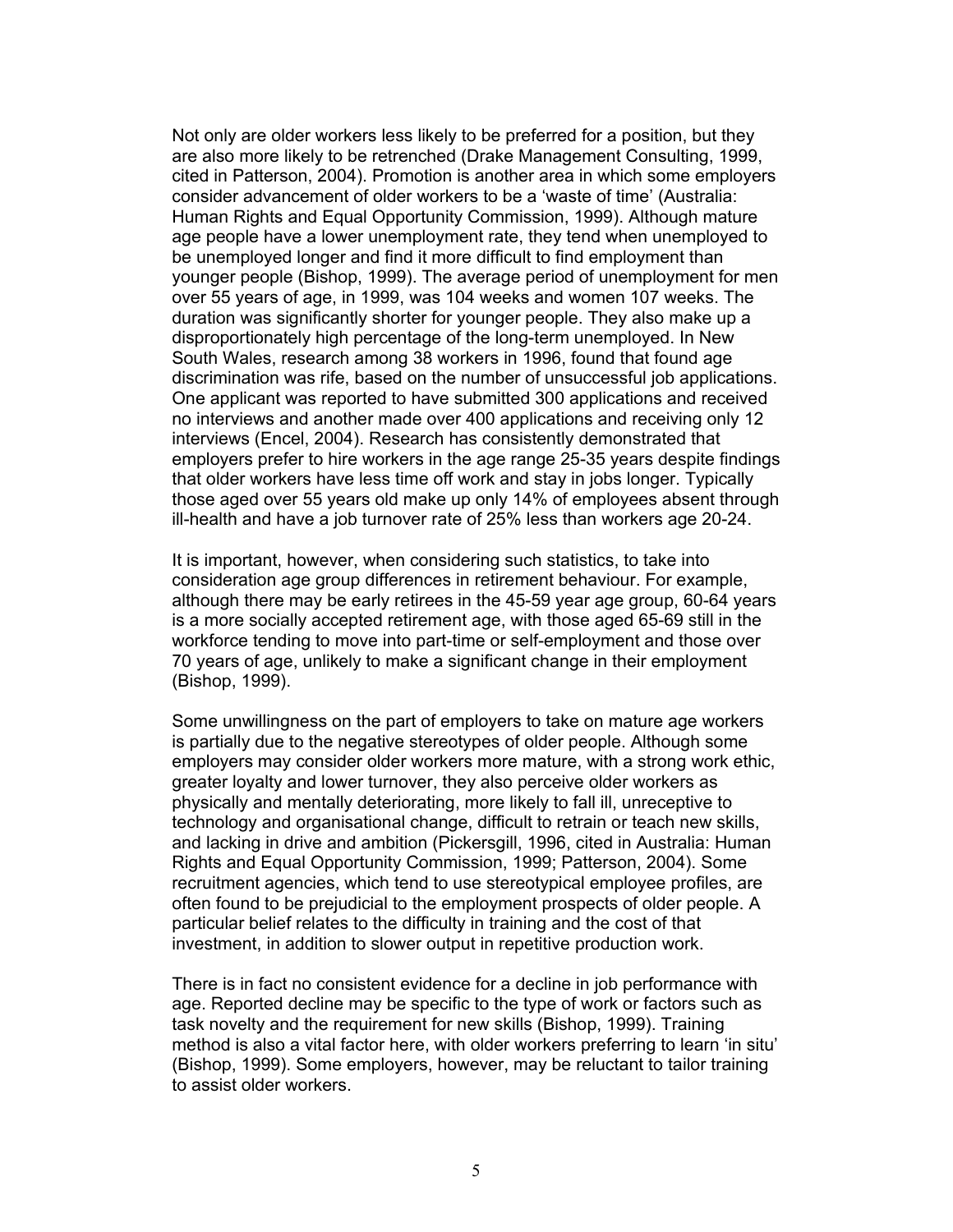A New Zealand study indicated that some older workers share both positive and negative stereotypes regarding their adaptability. Older workers could be viewed as loyal and reliable and yet also resistant to change and unable to adapt to new technologies (McGregor & Gray, 2002). Some older workers hold stereotypes about older workers similar to those of employers which may result in decreased likelihood of application for positions or decreased selfefficacy with regards to their ability to cope with a changing workplace (McGregor & Gray, 2002). Participants in an Australian study (Minichiello et al., 2000) also reported some internalisation of negative stereotypes of ageing, with an idea of oldness that is not about chronological age, but about loneliness, loss of roles, vulnerability and lack of productivity. Interestingly, participants in this study also made the distinction between being old and feeling old, with most reporting that they did not feel old, thus separating themselves from the 'old' group.

A number of factors associated with job-seeking success for mature age job seekers include performance in the interview, training tailored to older persons and willingness to undertake training, as well as early intervention by agencies (Encel & Studencki, 2004). To transform the contemporary workplace, attention needs to be paid to age-group relationships and 'age aware' practices, rather than 'age free' human resource policies (Brooke & Taylor, 2005). Rather than using age stereotypes to assess ability, actual capabilities are more appropriate measures of an individual's capacity to participate in employment or in the community. This is also an approach which may be useful in areas other than employment such as health care, housing design, and other areas of community functioning.

Despite the removal of compulsory retirement from the statute book, research suggests that employers are still 'persuading' employees to retire at the 'compulsory' retirement age. In 1997, 17.9% of men age 60-64 and 64.9% age 65-69 retired at the 'compulsory' retirement age, however 2003 figures suggest that the effective retirement age is falling and is now only 61 (Patterson, 2004). While some people may be voluntarily retiring early, there is a positive correlation between possible redundancy and age, which may 'persuade' older workers to 'jump before they are pushed'. Other research demonstrates that early retirement also provides a psychological defence against the stigma of retrenchment or unemployment.

Early involuntary retirement can have severe financial implications for older workers. Their chances of re-employment are considerably lower than those of younger workers, and the impact of a shortened working life on superannuation benefits can place many workers in a position of ultimately becoming dependent on social security benefits. There are also quality of life issues, including self-esteem and mental and physical well-being, which may be lost.

There are also negative societal impacts of early retirement. The double cost of financial support for the worker and reduced tax revenue for society as a whole is an important consequence. Commonwealth Treasury figures released in 2004 indicate an extra cost to taxpayers of \$19 million to fund age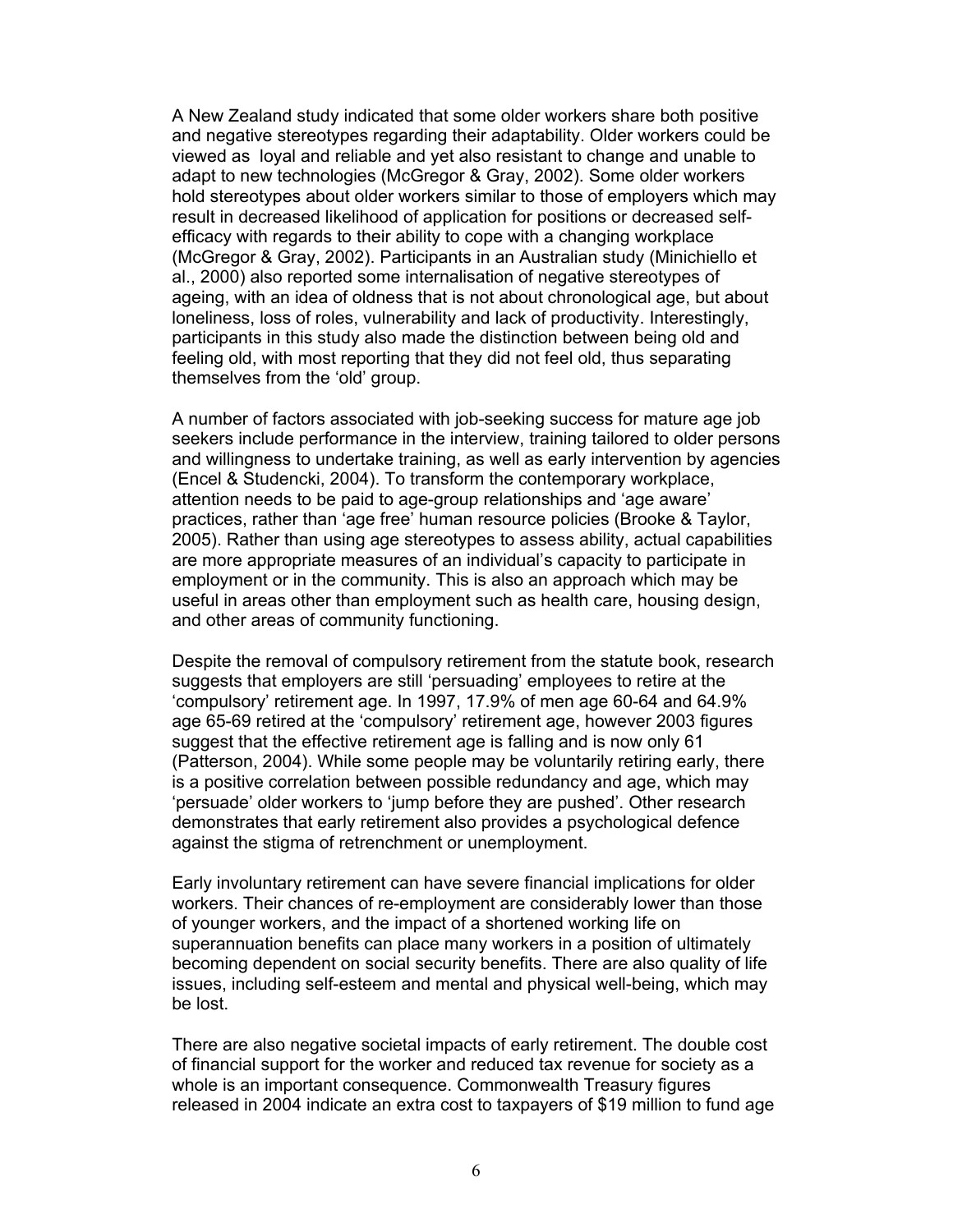pensions, another \$11 billion for superannuation tax concessions and a further \$6 billion on income support to the 55-64 year-olds; and increasing with the ageing population (Commonwealth Treasury, 2004). The removal of older workers from the workforce will therefore have a detrimental effect on economic growth.

# **How is age discrimination being addressed?**

### *The role of older people's organisations*

While the research continues to demonstrate the pervasive effects of ageist stereotypes and discriminatory practices, a range of efforts to promote positive change, using both direct and indirect strategies, can also be increasingly identified. For example, numerous older people's organisations exist in Australia and New Zealand and many of these take an active role in promoting seniors' issues and seniors' rights. A dominant feature of many groups is their national operation, through a network of state and local branches, thus increasing the opportunities to influence.

A well-know group in Australia is The Council on the Ageing (COTA; http://www.cota.org.au/) which has been established for over 50 years. Its membership comprises individuals aged 50 years or over, consumer organisations, service providers, and professional and industry associations. COTA is concerned with protecting and promoting the well-being of all older people. It works as an advocate and source of information for older Australians and at a national level promotes older people's views, particularly in relation to health, housing, residential care, retirement income, community services, age discrimination and attitudes toward ageing.

Some organisations such as Older People Speak Out (OPSO; http://www.opso.com.au/) specifically focus on actions to promote positive images of older people. Their objectives include keeping open lines of communication with younger people, outreach to rural and remote areas, and encouraging the media to portray positive images of older people. Actions taken by OPSO include media awards, which encourage positive images of ageing and rewarding such efforts, as well as discussions, lectures and seminars, and face-to-face driving classes.

The Australian Pensioners' and Superannuants' Federation (AP&SF) is one of the most established groups with origins dating back to 1933. Its basic goal is social justice for all affected by low income, ill-health or prejudice. It undertakes research and lobbies government and non-government organisations on behalf of older people and others in this situation. This organisation also hosts events such as Seniors Week and the International Day of Older Persons, as well as running seminars, conferences, and petitions and producing information for older people. At a national level, its interests include retirement income, taxation, banking, residential and community care, health services, health promotion and housing.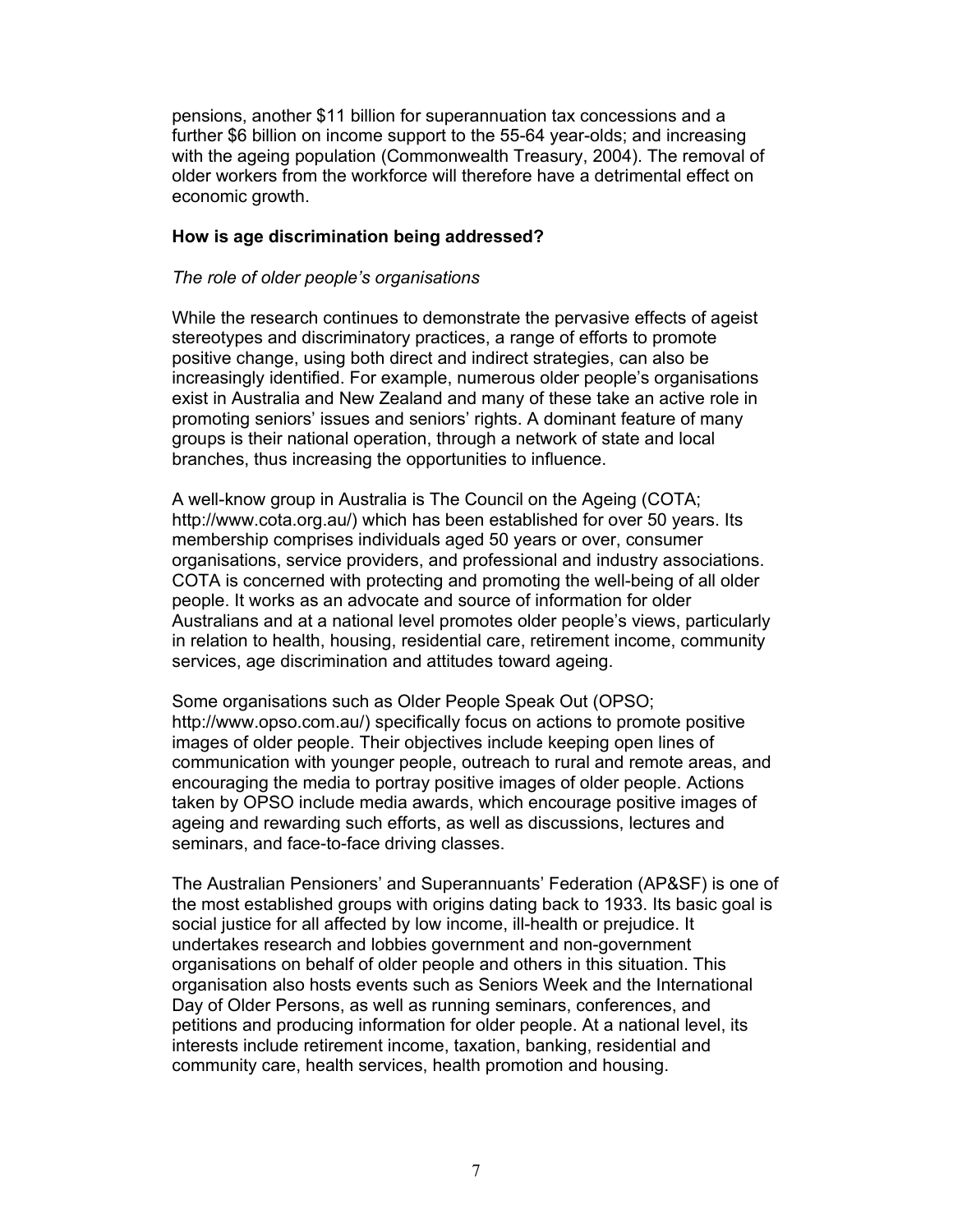The largest membership organisation for people aged 50 and over in Australia is National Seniors (http://www.nationalseniors.com.au/). It is concerned with the economic and social benefits of its members and represents its members' views to Government at all levels.

ARPA over 50s association limited (http://www.over50s.asn.au/index.php) is a combination of two groups, Australian Retired Persons Association (ARPA) and Over Fifties Focus formed "to assist people to plan for and achieve a fulfilling retirement, to enhance the quality of life of older persons and to promote their dignity, rights and status". Activities include retirement seminars, advisory services on personal and lifestyle issues, taxation, wills and power of attorney, advocacy at federal and state levels, and a re-employment service, although these are Melbourne-based services

New Zealand has a similar range of organisations in the not-for-profit sector that represent the interests of older people. Age Concern New Zealand (http://www.ageconcern.org.nz/) for example is dedicated to promoting quality of life and well-being for older people. Grey Power New Zealand (http://www.greypower.co.nz/) exists to advance and protect the welfare of older people including the opposition of discriminatory legislation and lobbying parliament and statutory bodies regarding issues affecting New Zealanders. Such organisations engage in a variety of activities including funding of research into the experiences of older people, lobbying of government and representation of older people in policy, as well as service provision. There is also a wide variety of state and local community-level organisations organised focused on seniors' rights and quality of life.

Although only a few organisations have initiatives that specifically target age discrimination, they generally stand for the rights and well being of older people, part of which requires action against discrimination.

#### *Age discrimination legislation*

The Australian Constitution, reflecting the influence of its British ties, made no provision to ensure the protection of human rights. This situation maintained, at both federal and state level, until the Australian Capital Territory (ACT) enacted the Human Rights Act 2004. To partially compensate for such omissions, age and other anti-discrimination legislation has developed. Unlike New Zealand, this legislation does not establish specific rights directly accessible to the public, but rather it serves to interpret ACT legislation.

While considerable progress has been made in the workplace protection of employees over the recent past, based on gender and race, and demonstrated by such legislation as the New South Wales state Anti-Discrimination Act 1977 and the Commonwealth Sex Discrimination Act 1984, the victims of age discrimination have received no protection from legislation until very recently. State and Commonwealth legislation only began to fully address this issue in the 1990s.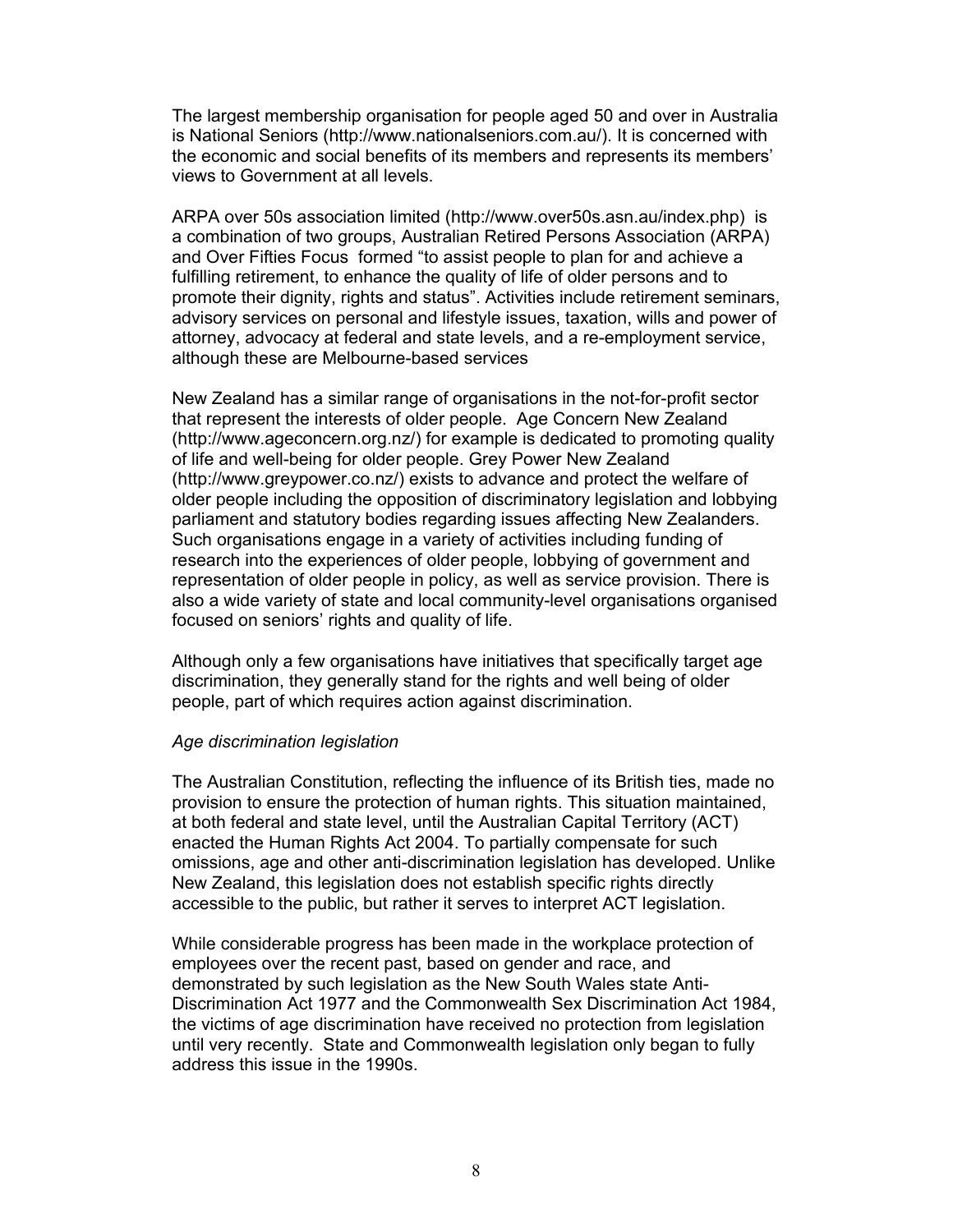The first state to introduce general age-discrimination legislation was South Australia, with the Equal Opportunity Act 1984, as amended in 1990. This led to a succession of other states following suit, namely, Queensland in 1992; Western Australia in 1993; New South Wales in 1994; Northern Territory in 1994; Australian Capital Territory in 1996; Victoria in 1996; and Tasmania in 1999 (Encel, 2004). At a federal level, age discrimination in the workplace was banned by the Workplace Relations Act 1996. At approximately the same time, legislation was also enacted to abolish compulsory retirement. The Commonwealth legislation has now caught-up with the state legislation by the enactment of the Age Discrimination Act 2004 ("The Act")

The Act was intended to articulate the concerns which existed regarding the negative stereotyping of older people and to ensure that older people were an integral part of all aspects of public life. The Act, therefore, was designed to eliminate unfair age discrimination in employment; accommodation; access to goods and services; access to premises; transport; land dealings; education and privacy of information. To facilitate this, the Act prohibits both direct and indirect discrimination on the basis of age.

Direct discrimination may be defined as the unfavourable treatment of the aggrieved person by reason of age; or characteristics that generally pertain, or are imputed to a person of the aggrieved person's age. Indirect discrimination can be defined as the imposition or proposed imposition of a condition, requirement or practice, which is unreasonable in the circumstances, and has or is likely to disadvantage persons of the same age as the aggrieved person. In the case of indirect discrimination, if a person of a certain age is disadvantaged because it is more difficult to comply with the legislation, the discriminator must demonstrate that the condition is reasonable in the circumstances or will breach the legislation. Further, there is still direct or indirect discrimination, where age is one of the reasons, even though there are other reasons, and that age is the dominant reason for the discriminatory act.

Age discrimination in the New Zealand context is covered by the Human Rights Act 1993 and the Human Rights Amendment Act 2001. Essentially, the legislation makes it unlawful to discriminate on the basis of age; whether in the areas of employment, access to, or the use of, public places; the supply of goods and services and accommodation.

There are certain situations where discrimination is not unlawful, namely: where age is a necessary and inherent occupational requirement; written employment contracts dated pre-1 April 1992, can specify a retirement age if the employee has given written acceptance of that condition; insurance matters where age may effect medical treatment; organisation of age-related sporting events or travel; club memberships and the provision of institutional accommodation.

As in Australia, discrimination on the basis of age may be direct or indirect. In addition to age discrimination being unlawful, compulsory retirement was abolished from 1 February 1999. There are exceptions, where in fact, age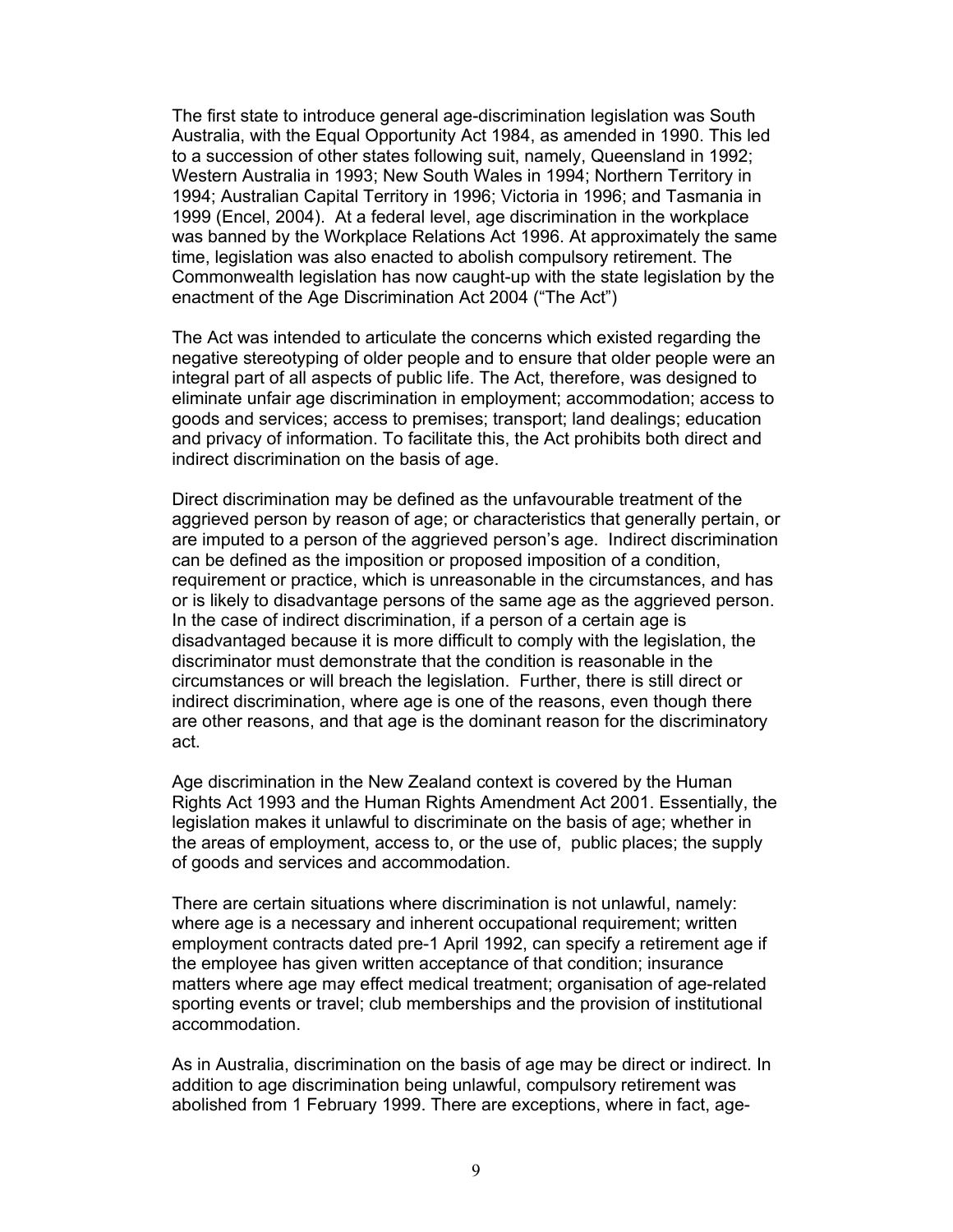discrimination is permitted. These include where age is a genuine safety feature of the job; domestic employment in private households; jobs on non-New Zealand aircraft and ships outside New Zealand and the job was obtained outside New Zealand; employment in New Zealand national security and the aggrieved is under 20 years of age; preference can be given to the under 20 year olds, where youth rates apply (State Services Commission of New Zealand, 2004).

Furthermore, the age limits in other legislation can override the Human Rights Act, as for example, may apply to the police or judiciary. The Human Rights Amendment Act 2001 also protects existing age-linked retirement benefits.

In general terms, the New Zealand and Australian state and commonwealth legislation are similar in content and intent, in that they target both direct and indirect discrimination in the workplace, or any place where someone is seeking employment. Such discrimination may manifest itself via offers of employment; the terms and conditions (and variations of same) attached to positions; job advertisements; promotions and career enhancement opportunities, including re-training and termination of employment.

In Australia, The Act, whilst being quite wide-ranging, deals specifically with discrimination on the basis of age, when offering employment, or in the terms and conditions of employment which are offered. The Act also makes it discriminatory to 'dismiss' or fail to offer opportunities by way of promotion, transfer or training, or any other employment-related benefits, or treating them in any detrimental manner, because of age. This has the effect of preventing the compulsory retirement of all employees. It also includes similar provisions for contract workers, commission agents and partnerships.

There are exemptions to the compulsory retirement provisions. If as a result of age, the aggrieved is unable to carry out the 'inherent requirements' of the position. To determine whether a person is so able, reference has to be made to the relevance of the aggrieved persons qualifications, training and experience to the position, coupled with their work performance as an employee to date and all other relevant factors.

### **Case Law examples**

Examination of the matters received by the various State and Federal Anti-Discrimination Commissions reveal that the issues raised relate mainly to work, including dismissal, reduction in casual hours in favour of a junior, retrenchment, unsuccessful interview for a position and inappropriate management practices. The following examples illustrate some of these matters.

The 'inherent requirements' of a position have been dealt with in some detail by 'Case Law'. For example, in the case of Qantas Airways Ltd. V Christie (High Court of Australia, 1998), Qantas terminated a pilot's employment at the age of 60, successfully arguing that many jurisdictions, through which they flew, required pilots entering their airspace to be under 60 years of age. The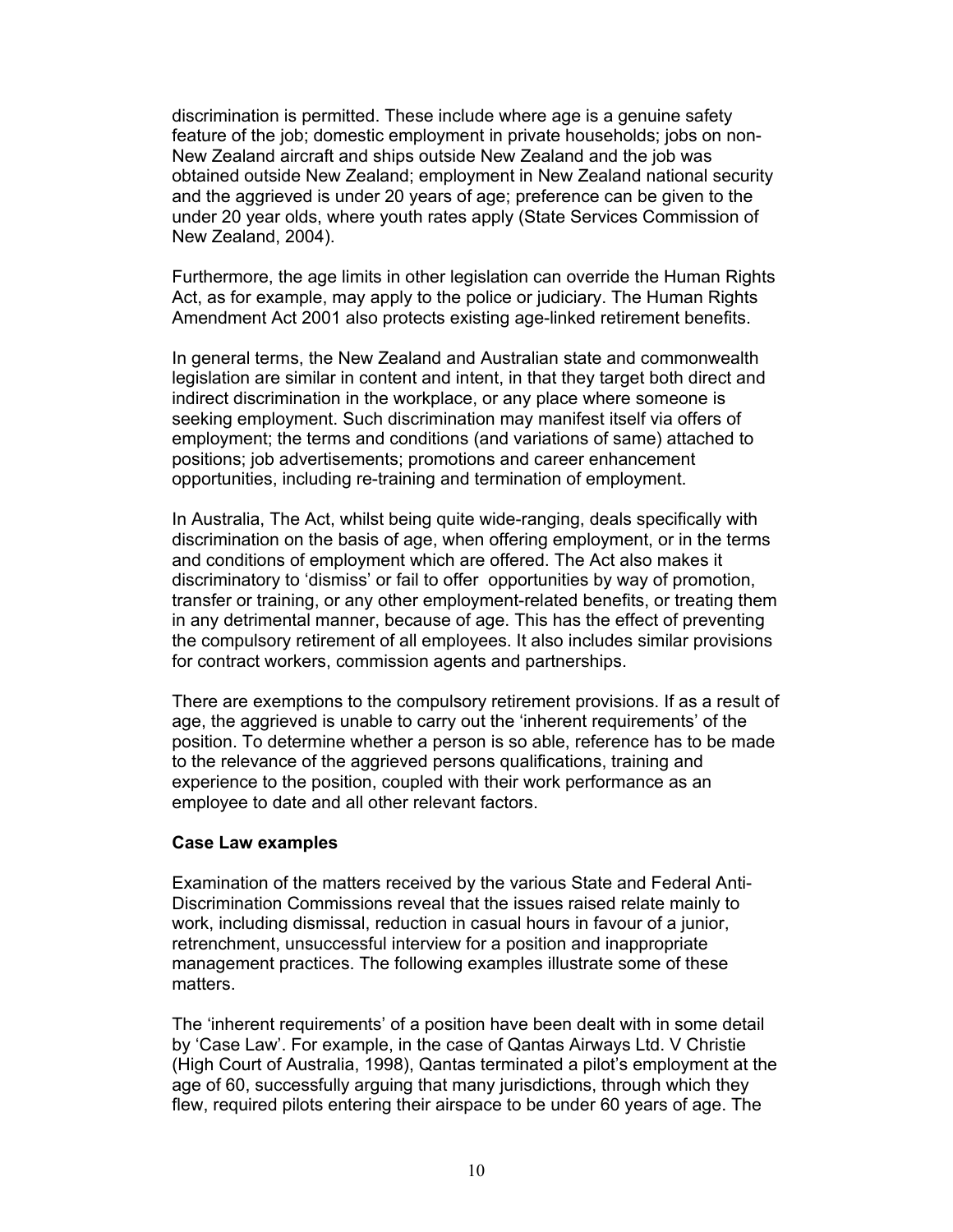Court held to be an 'inherent requirement' of the position, i.e. an essential and permanent part of the job.

In two cases related to early retirement, decisions were made in favour of employees. In the Queensland case of Ivory v Griffith University, Ivory's contract made provision for mandatory retirement at age 65. The University having agreed to waive this condition, then sought to reinstate it and coerced Ivory into retiring at 65. Ivory successfully applied to the Anti-Discrimination Tribunal, which awarded him \$5,000 compensation (Queensland Age Discrimination Tribunal, 1997).

In the second case, Gilshenan v P.D.Mulligan P/L, a 64 year-old Newcastle butcher was transferred by his employer from his long-established position in a retail outlet to a meat-processing plant, which he claimed was done to 'encourage' him to retire. Despite the employer's claim that the applicant was too slow at his job, the Equal opportunity Tribunal awarded the employee \$15,000 (New South Wales Equal Opportunities Tribunal, 1995).

In the New Zealand case of Gruschow v Newman and Totalisor Agency Board the tribunal concluded that Gruschow (age 41) had not been selected for interview because of age and the applicant was awarded \$5,000 for humiliation, loss of dignity and injury to feelings (New Zealand Complaints Review Tribunal, 1997).

In other New Zealand cases, Tribunals have examined, amongst other forms of discrimination, discriminatory behaviour 'disguised' as applicants being 'too experienced for the job' and physical fitness as a function of age; and have found in favour of the applicants.

The question of 'inherent requirements' of a job are dealt with by section 30(1) of the New Zealand Human Rights Act. This has not yet been tested and interpreted by the courts. The Australian cases above, have dealt with legislation which is similar but not identical to the New Zealand legislation. It is anticipated that the legislation would be construed so as to afford maximum protection to employees, but allow employers to retire older workers for genuine safety reasons.

These decisions serve to reinforce the belief that if applicants can be encouraged to make applications under the age-discrimination legislation, they may receive a positive outcome.

### **Does age discrimination legislation work?**

Although law reform is a necessary and positive move towards the abolition of age discrimination in Australia, some concern has been raised regarding the ability of law reform to properly deal with this issue (e.g. Patterson, 2004). Despite the introduction of legislation for age discrimination, it appears that age discrimination has been given little attention in Australia compared with other forms such as gender discrimination (Encel & Studencki, 1998, cited in Encel, 2004), and critiques suggest that approaches to age discrimination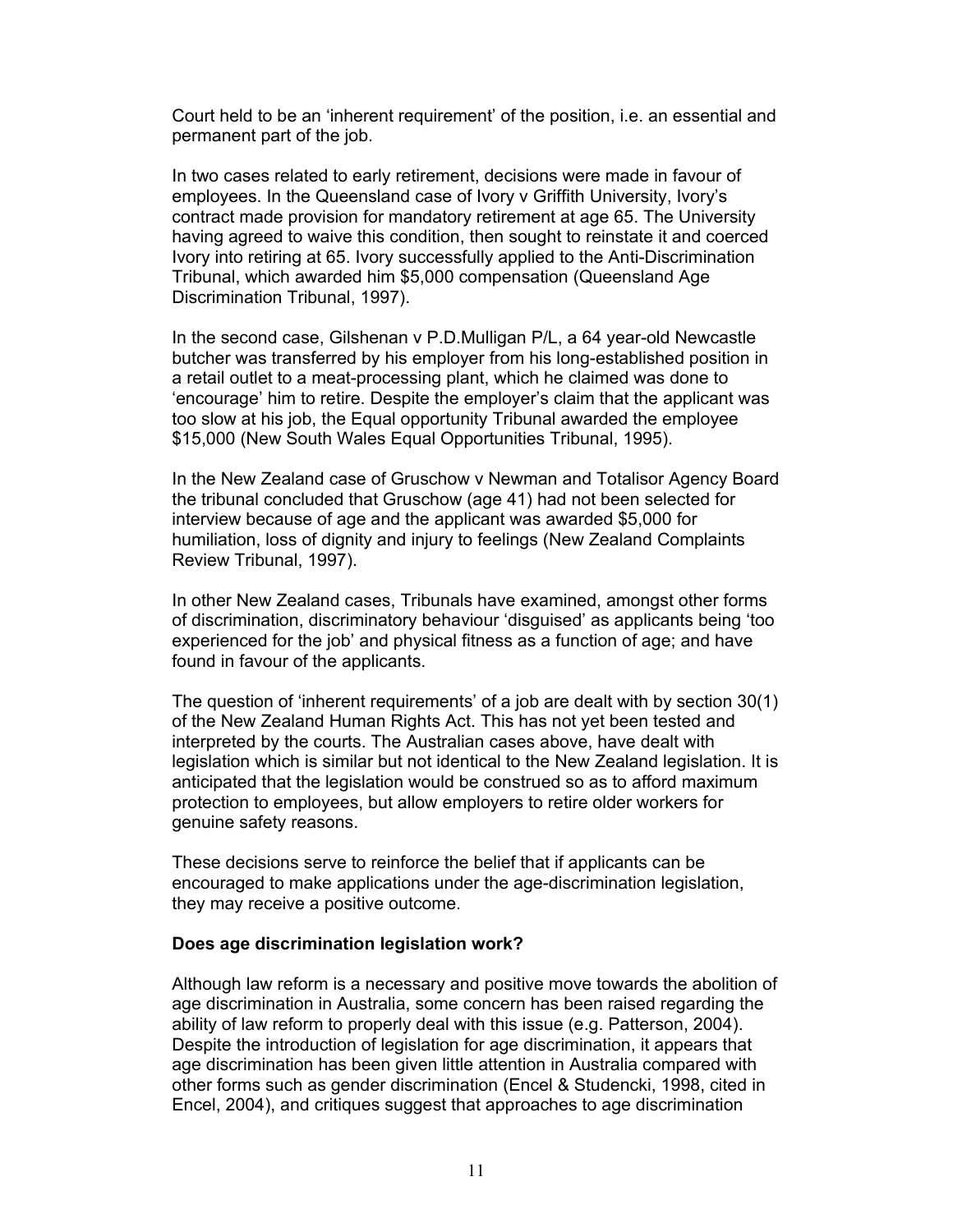have been characterised by inconsistency and low priority (Carrigan & Szmigin, 1999, cited in Bennington, 2001).

While the aim of the Australian legislation at state and federal level is to outlaw age discrimination across a range of areas, according to Patterson (2004), anti-discrimination legislation may not be enough to protect certain members of the community such as those mature age workers affected by exemptions in the Age Discrimination Act. The reality appears to be that it is the area of employment which generates the greatest number (about 66%) of complaints. The evidence seems to suggest that mature-age workers are not consistently assessed on merit but often fall victim to negative stereotyping. They appear to be treated as a class, all with the same characteristics and failings, rather than as individuals, with diverse skills and abilities.

Problems have also arisen with the implementation of complaints procedures. The New South Wales Law Reform Commission have drawn attention to consistent delays in processing applications, with periods ranging from 6-8 months between application and determination, being typical. The legal onus of proof, which falls on the applicant, is also a disincentive to discrimination victims to pursue a claim. Findings in New South Wales during 1994-95 showed that the state Anti-Discrimination Board received approximately 16,000 enquiries, but only 1,508 complaints. Typically, age-related complaints have been between 5-8 per cent per annum (Encel, 2001).

Although a body of research exists to suggest that age discrimination does occur in the Australian paid workforce, little information is available regarding such discrimination in the volunteer sector. The Human Rights and Equal Opportunities Commission, which was set up in 1986, was charged with the responsibility for reviewing discrimination, expressed concern that the legislation failed to cover discrimination in clubs, sports and incorporated associations and also neglected unpaid workers. Indeed, Australia's Age Discrimination Act 2004 does not explicitly apply to volunteer organisations, so volunteer groups are seemingly not bound by the same legislation as forprofit organisations. According to Volunteering Australia (2003), however, volunteers do experience some discrimination based on their age. In their Submission on Proposals for Commonwealth Age Discrimination Legislation, Volunteering Australia cite the example of a lawn bowls club whose constitution requires the volunteer President and Vice President to step down at a certain age, however according to Volunteering Australia, no reason for this requirement is provided. Australia's Human Rights and Equal Opportunity Commission (2000) further acknowledges the issues arising from insurance which can cause some voluntary organisations to exclude older people who are more difficult to insure. Given such evidence of exclusion of older people from some voluntary activity, Volunteering Australia made a submission in 2002 for the Age Discrimination Act to be extended to volunteer organisations, however as yet this change has not been made.

In essence, unfortunately, the age-discrimination legislation has had little or no impact on the hiring and firing policy of employers. Legislation alone is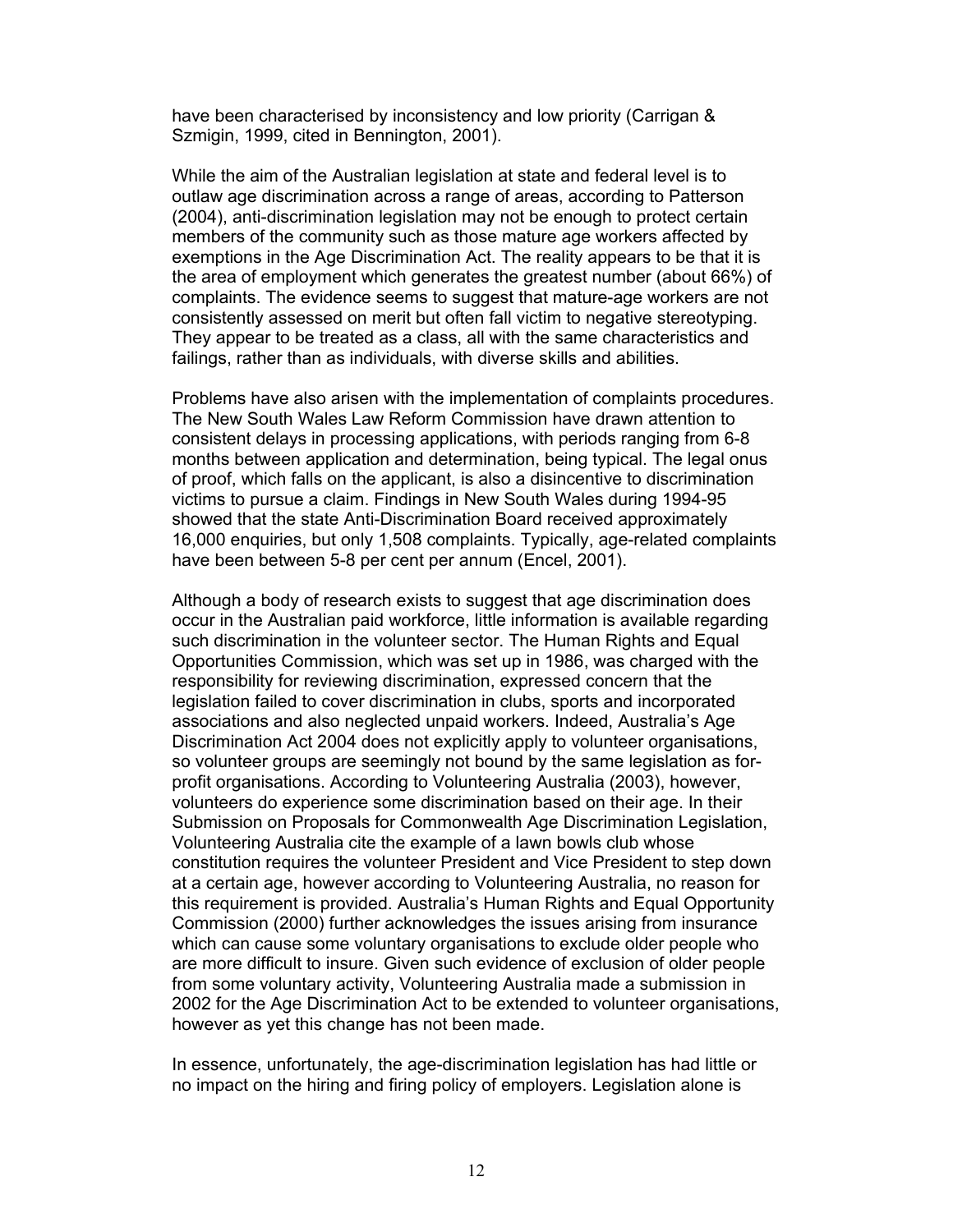inadequate to deal with age discrimination. Changes in employer perceptions are essential to dispel the negative imagery of older workers.

# **Implications for future policy and research**

Although negative attitudes towards ageing and the consequences of age discrimination are currently recognised in Australia and New Zealand and measures such as age discrimination legislation have been introduced, reversing attitudes and stereotypes is a slow process. The need for change in a number of areas of society and industry is recognised in order to improve attitudes and better prepare for population ageing. Fundamental to progress in changing attitudes will be the role played by the education system which needs to take a role in the promotion of positive attitudes towards ageing and older people at all levels of curriculum (O'Connell and Ostaszkiewicz, 2005).

As yet, the impact of anti-discrimination legislation has been modest. Strategies to increase its effectiveness have been suggested, including public awareness campaigns and education (Patterson, 2004). Positive messages which communicate information about future skills shortages of younger people will be important, as will messages about the benefits of encouraging, training and re-training of older workers to improve economic growth and remove incentives for early retirement. The need for employers to recognise the value of older workers and to introduce flexible employment and other practices aimed at retaining and utilising older workers is increasingly recognised (O'Connell and Ostaszkiewicz, 2005). For example, the Business Council of Australia and the Australian Council of Trade Unions published a report in 2003 'Age Can Work', which examined age discrimination among employers. It highlights the often subtle discriminatory language used in advertisements, or during vetting or interviewing candidates.

The current policy focus on age discrimination as it relates to mature workers is starting to raise the profile of this issue and some potential solutions. However, the experience of age discrimination touches all aspects of society and more attention will need to be paid to other equally important areas, such as how we can achieve an age friendly infrastructure through an appropriate built environment and accessible health and community care (Bartlett, 2003).

Steps towards political and social change at a local level are being taken at all levels of Australian government as well as in New Zealand. Local level responses to population are being encouraged in Australia through the Australian Local Government Association which has established the 'Connecting with Seniors' project, showcasing responses in policy or programs by local councils that have responded to the diversity of seniors (Australian Local Government Association, 2005). Initiatives such as these will become increasingly important to ensure that program development applies the principles of the National Strategy for an Ageing Australia and the New Zealand Positive Ageing Strategy at the local level. Further research is needed, however, to not only understand the changing attitudes and expectations of successive cohorts of older people and monitor societal attitudes towards ageing, but to also evaluate the effectiveness of policy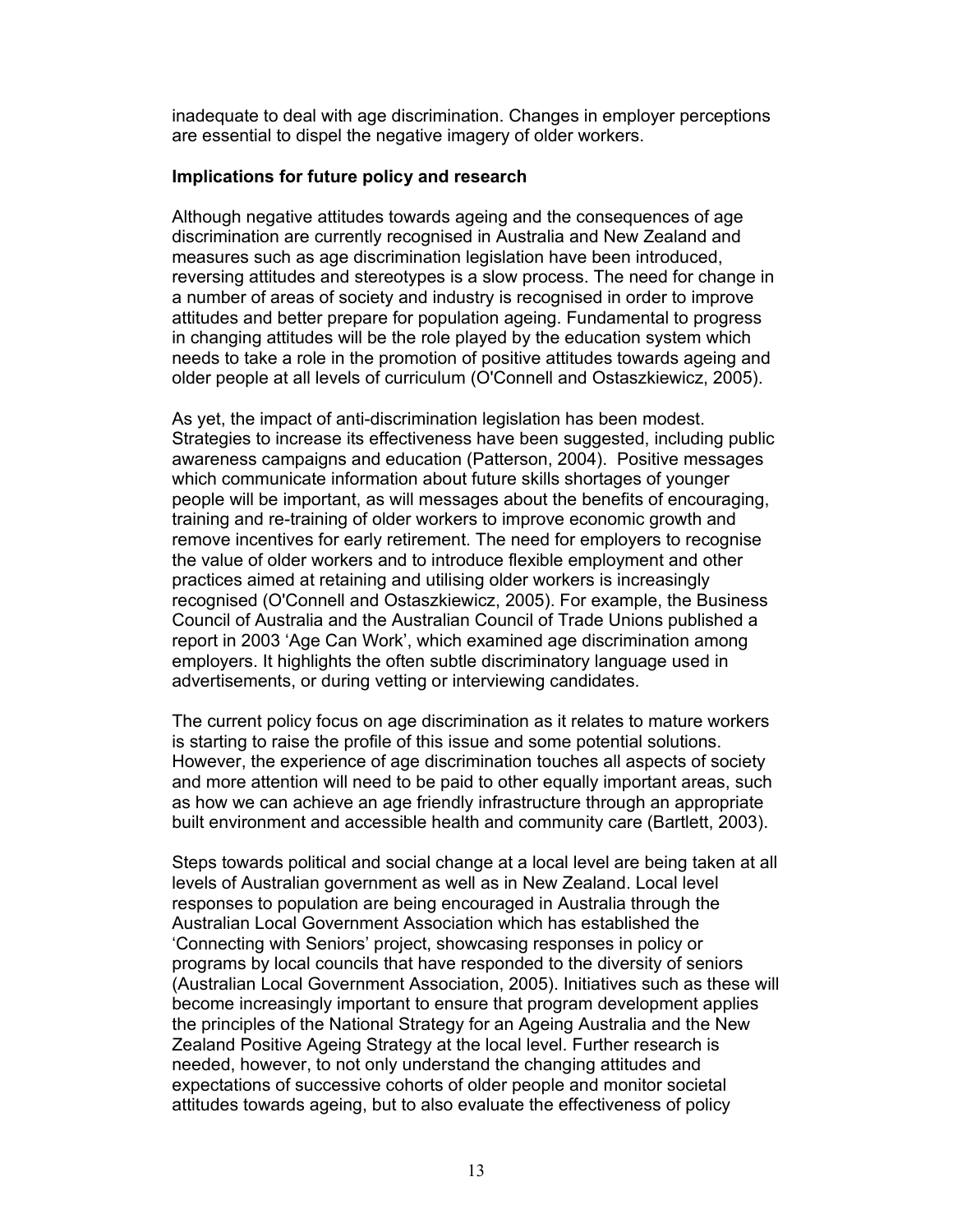initiatives in reducing the prevalence of age discrimination in Australia and New Zealand. The Framework for an Australian Ageing Research Agenda identifies six key themes for further research development. These include developing positive images of ageing and supporting continuing social participation; developing age-friendly infrastructure and built environment; accessible quality health and aged care; sustainable retirement income; and economic growth in the face of an ageing workforce. This framework provides a relevant guide, but some clear research directions still need to be mapped out for investigating in greater depth the causes, experiences and possible program and policies for preventing age discrimination.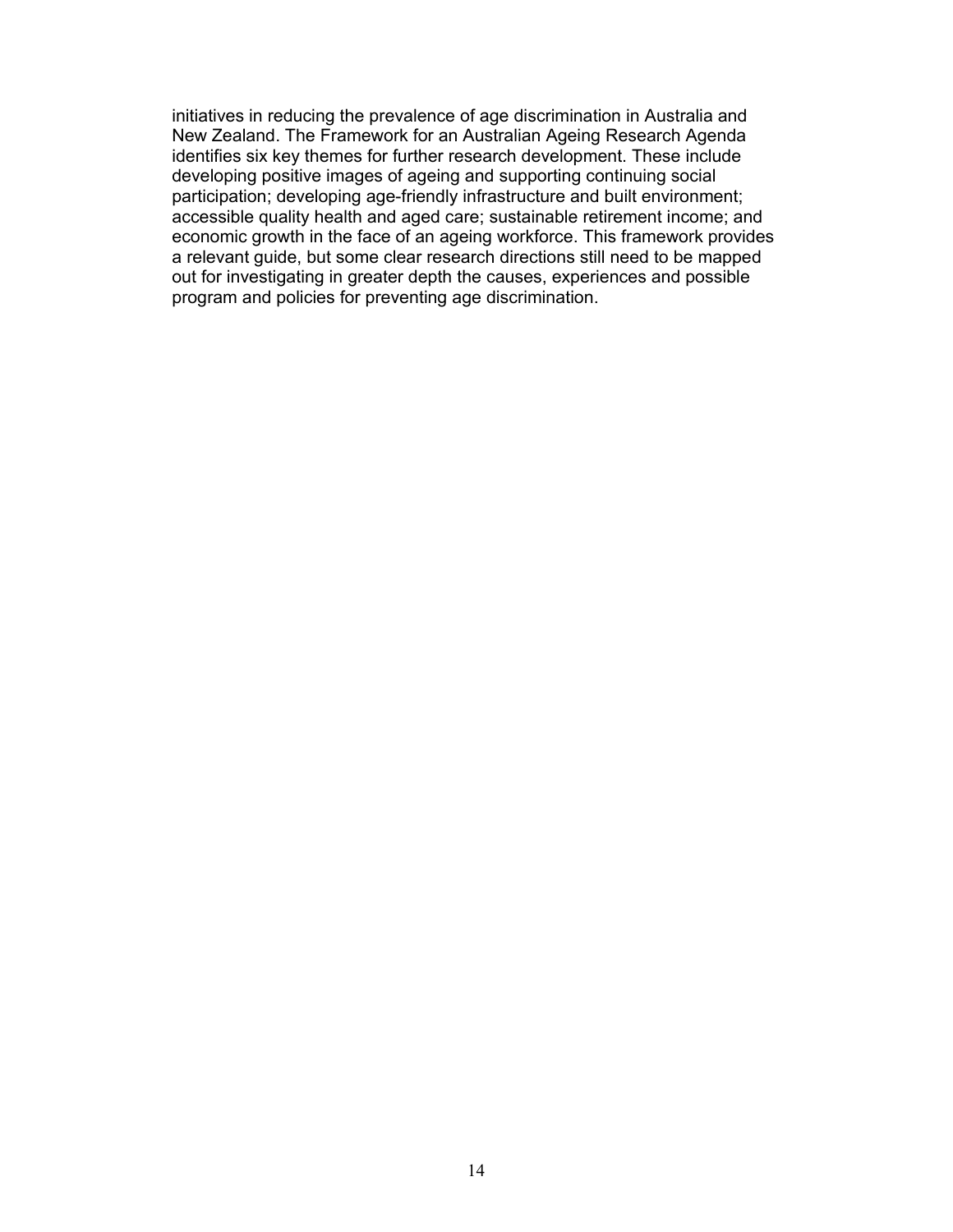#### **References**

- Australia: Human Rights and Equal Opportunity Commission 1999, *Age matters: A discussion paper on age discrimination,* Commonwealth of Australia.
- Australia: Human Rights and Equal Opportunity Commission 2000, *Age matters: a report on age discrimination,* Commonwealth of Australia.

Australian Bureau of Statistics (2005) 3201.0 - Population by Age and Sex, Australian States and Territories, Jun 2005 retrieved 23/05/2006. Available at http://www.abs.gov.au/AUSSTATS/abs@.nsf/ProductsbyReleaseDate/B52C3 903D894336DCA2568A9001393C1?OpenDocument

Bartlett, H. 2003, 'An ageing perspective', *Foresight* vol. 5, no. 6, pp. 26-33.

Bennington, L. 2001, 'Age discrimination: Converging evidence from four Australian studies', *Employee Responsibilities and Rights Journal,* vol. 13**,** no. 3, pp. 125- 34.

Bishop, B. 1999, *The National Strategy for an Ageing Australia: Employment for Mature Age Workers Issues Paper,* Department of Health and Aged Care.

Brooke, L. & Taylor, P. 2005, 'Older workers and employment: Managing age relations', *Ageing & Society,* vol. 25**,** pp. 415-249.

Commonwealth Department of Health and Ageing (2001). National Strategy for an Ageing Australia. Commonwealth of Australia.

- Commonwealth Treasury 2004, *Australia's demographic challenges*, Commonwealth of Australia.
- Dalziel, L. 2001, *The New Zealand Positive Ageing Strategy*. Wellington, NZ: Ministry of Social Policy.
- Encel, S. 2001, 'Age discrimination in Australian law and practice' (Ed. Z.Hornstein) *Outlawing Age Discrimination*.
- Encel, S. & Studencki, H. 2004, 'Age discrimination in law and in practice', *Elder Law Review,* vol. 3, pp. 1-14.
- Encel, S., & Studencki, H. 2004, 'Older workers: Can they succeed in the job market?' *Australasian Journal on Ageing,* vol. 23**,** no. 1, pp. 33-7.
- Gattuso, S. & Saw, C. 1998, 'Reactions to ageing among Australian students: A ruralurban comparison', *Australasian Journal of Ageing,* vol. 17**,** no. 1, pp. 38-9.
- McGregor, J. & Gray, L. Gething, L., Fethney, J., McKee, K., Goff, M., Churchward, M. and Mathews, S. 2002, 'Knowledge, stereotyping and attitudes towards self-ageing', *Australasian Journal on Ageing*, vol. 21, no. 2, pp. 74-9.

Giles, H., Coupland, N., Coupland, J., Williams, A. & Nassbaum, J. 1992, 'Intergenerational talk and communication with older people', *International Journal of Ageing and Human Development*, vol. 34, pp. 271-97.

High Court of Australia 1998, HCA18, 19 March 1998

McGregor, J., & Gray, L. 2002, 'Stereotypes and older workers: The New Zealand Experience', *Social Policy Journal of New Zealand,* vol. 18**,** pp. 163-77.

- Minichiello, V., Browne, J. & Kendig, H. 2000, 'Perceptions and consequences of ageism: Views of older people', *Ageing and Society,* vol. 20**,** pp. 253-78.
- New South Wales Equal Opportunities Tribunal 1995, NSWEOT.
- New Zealand Complaints Review Tribunal 1997, CRT 8/97 29, August 1997.
- O'Connell, B., & Ostaszkiewicz, J. 2005, 'Sink or swim: Ageing in Australia', *Australian Health Review,* vol. 29, no. 2, pp. 146-150.
- Patterson, R. 2004, 'The eradication of compulsory retirement and age discrimination in the Australian workplace: A cause for celebration and concern', *Elder Law Review,* vol. 3**,** pp. 1-27